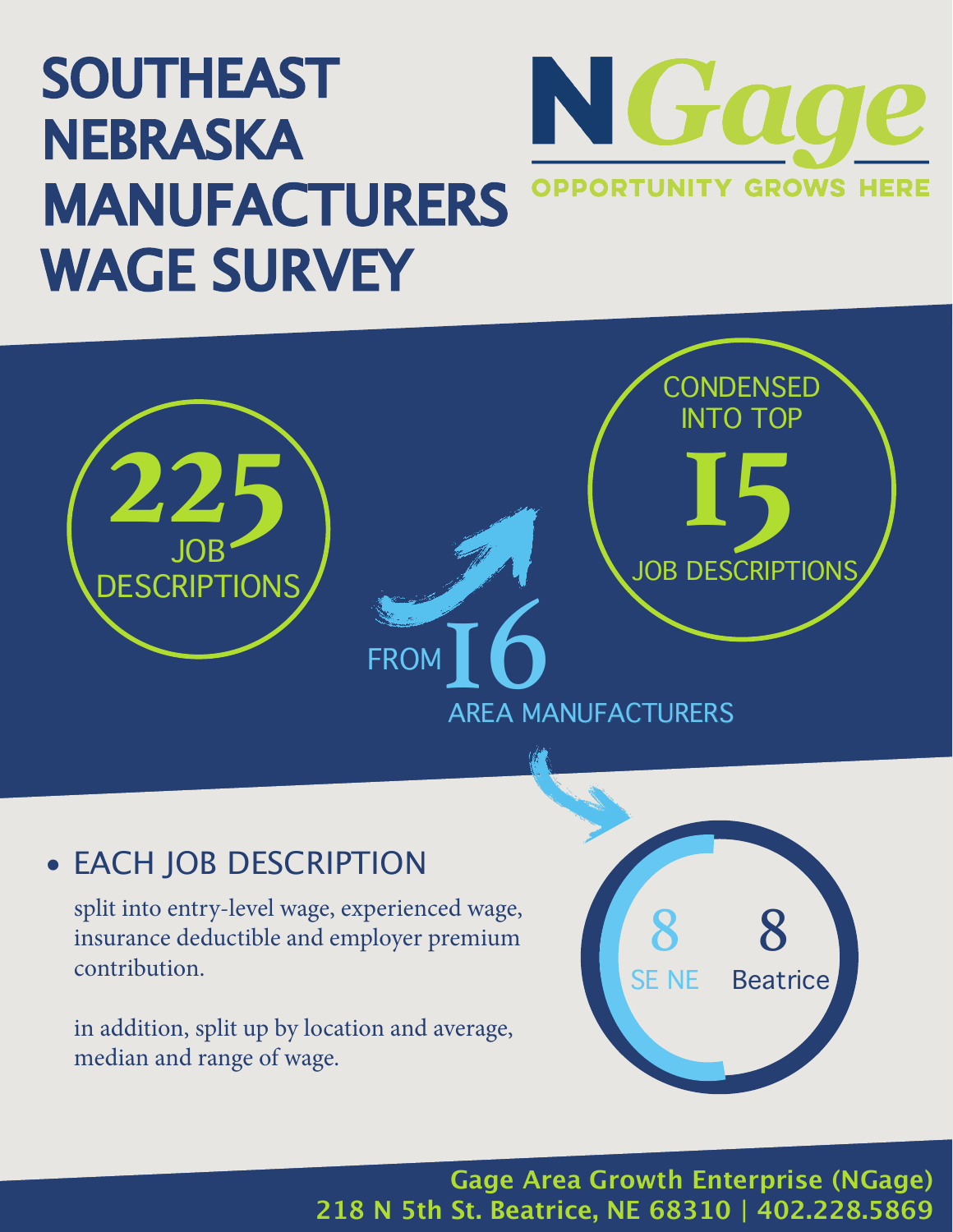## **Gage County, Nebraska** Living Wage Information

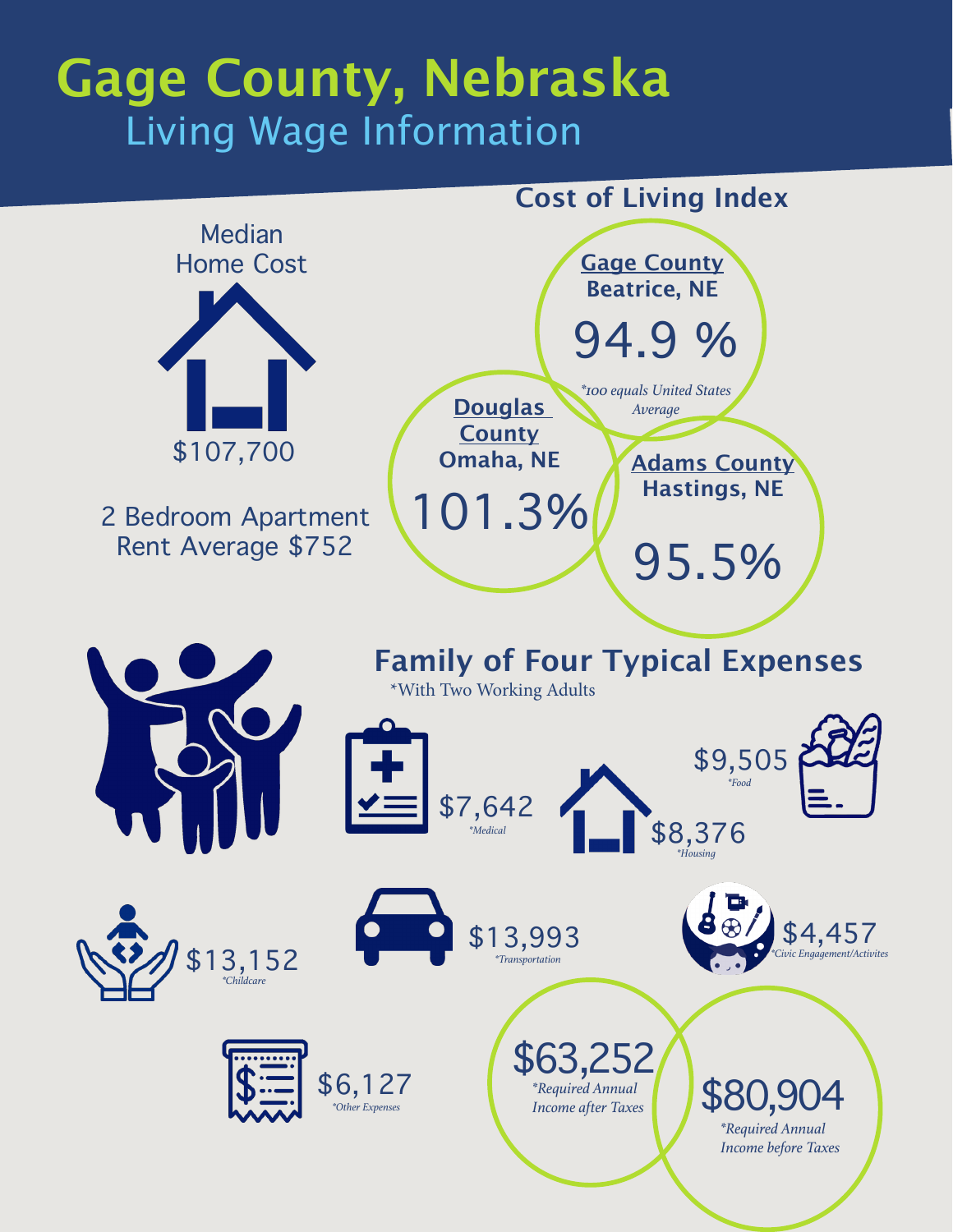

## ASSEMBLER/ PRODUCTION

Work as part of a team having responsibility for assembling an entire product or component of a product. Team assemblers can perform all tasks conducted by the team in the assembly process and rotate through all or most of them, rather than being assigned to a specific task on a permanent basis. May participate in making management decisions affecting the work. Includes team leaders who work as part of the team.

| <b>Entry-Level</b>                                 |                    |                | <b>Employer</b><br><b>Premium</b>      |
|----------------------------------------------------|--------------------|----------------|----------------------------------------|
| \$13.73 Average                                    | \$13.84 Median     | \$4.27 Range   | <b>Contribution</b>                    |
| <b>Insurance</b><br><b>Deductible</b>              | <b>Experienced</b> |                | 72% Average<br>75% Median<br>37% Range |
| \$2,163 Average<br>\$3,000 Median<br>\$2,850 Range | \$18.16 Average    | \$16.50 Median | \$12.75 Range                          |



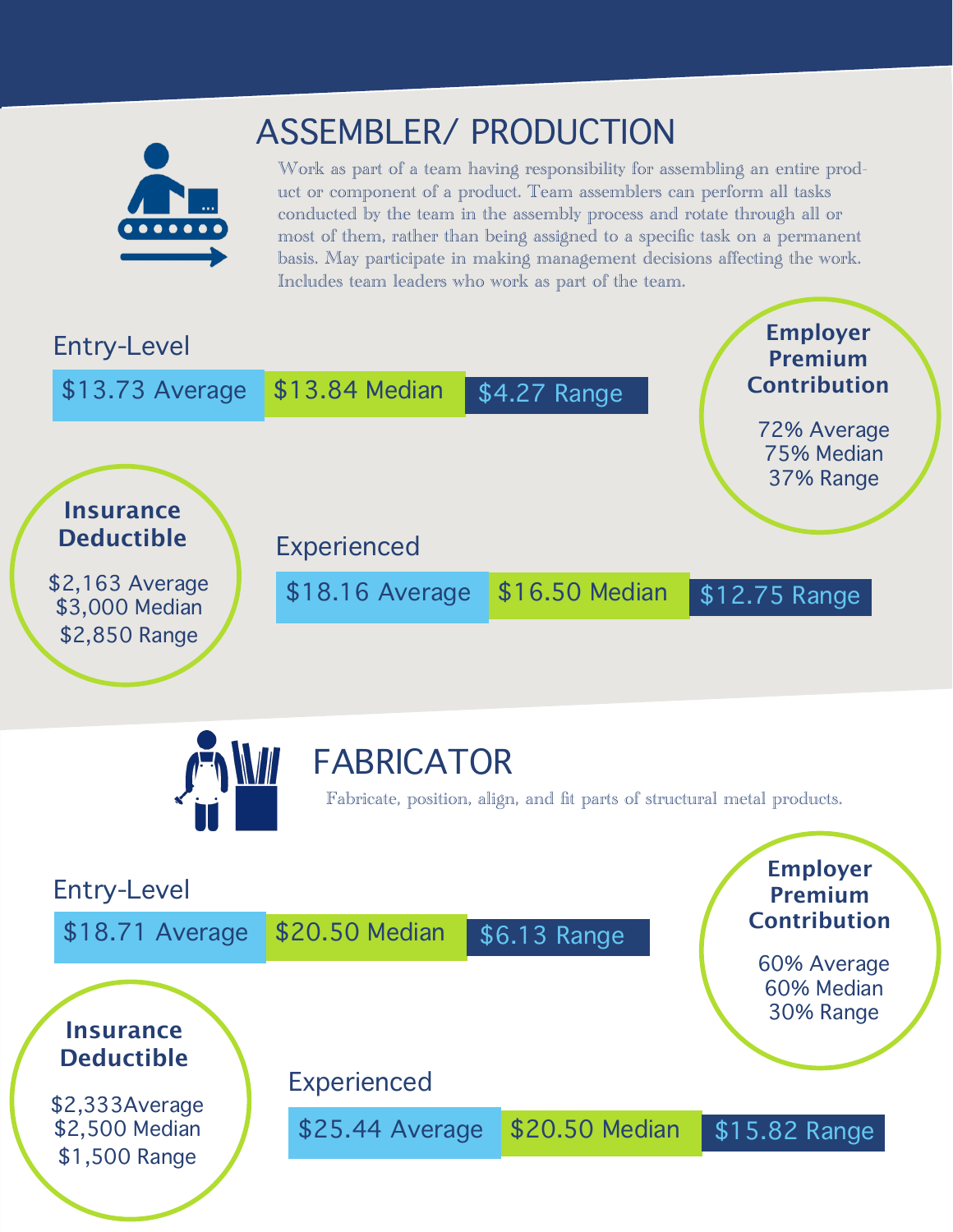

## FIRST LINE LEADER

Directly supervise and coordinate the activities of production and operating workers, such as inspectors, precision workers, machine setters and operators, assemblers, fabricators, and plant and system operators. Excludes team or work leaders.



**Insurance Deductible**

\$2,163 Average \$3,000 Median \$2,850 Range

\$25.03 Average \$25.30 Median \$21.50 Range

Experienced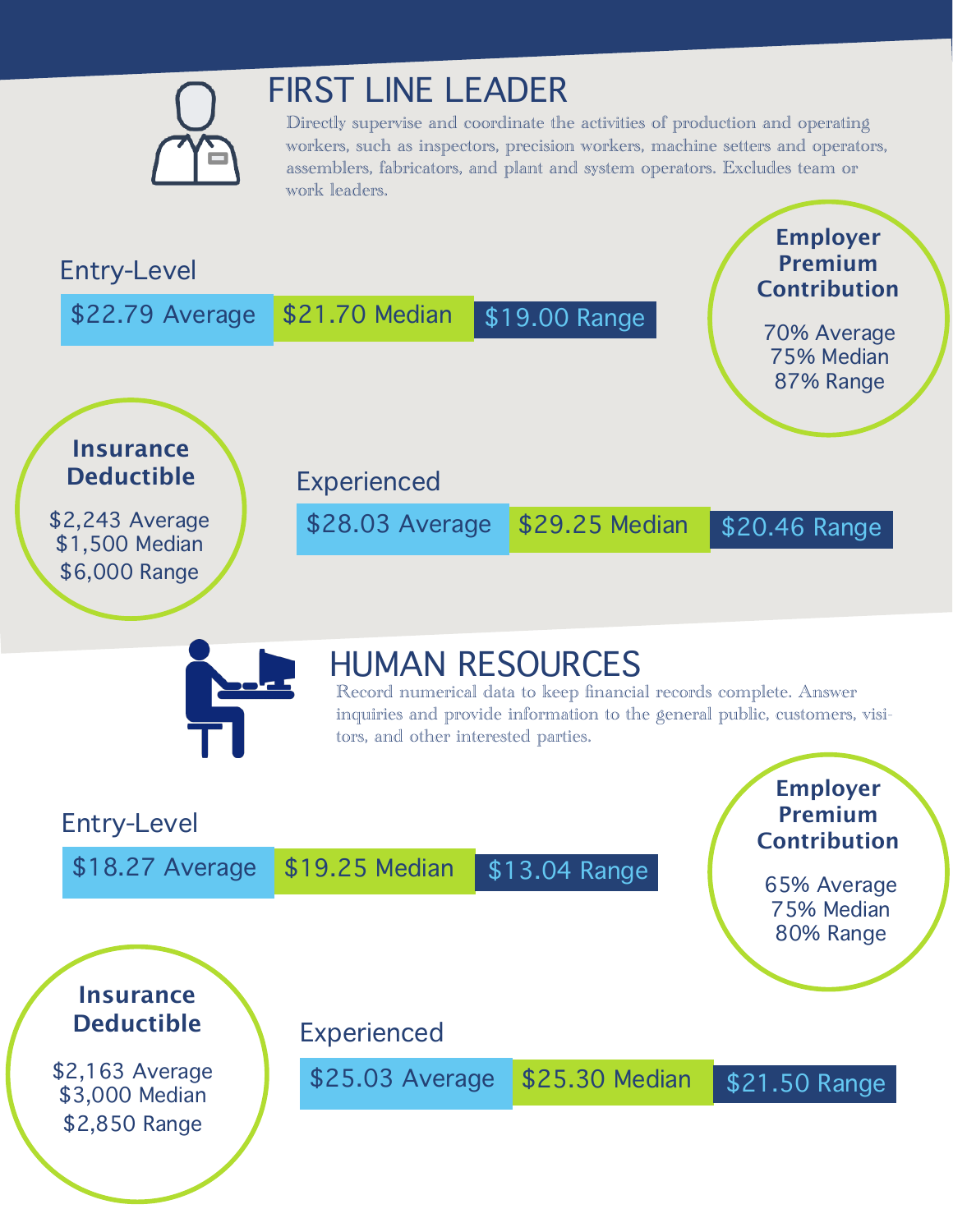

## MACHINE OPERATOR

Operate or tend machines to prepare industrial or consumer products for storage or shipment. Includes cannery workers who pack food products.





## MACHINIST

Set up and operate a variety of machine tools to produce precision parts and instruments out of metal. May also fabricate and modify parts to make or repair machine tools or maintain industrial machines, applying knowledge of mechanics, mathematics, metal properties, layout, and machining procedures.

Entry-Level

\$19.00 Average \$20.00 Median \$6.00 Range

**Employer Premium Contribution**

63% Average 80% Median 80% Range

**Insurance Deductible**

\$3,470 Average \$3,000 Median \$5,050 Range

Experienced

\$23.38 Average \$28.00 Median \$14.00 Range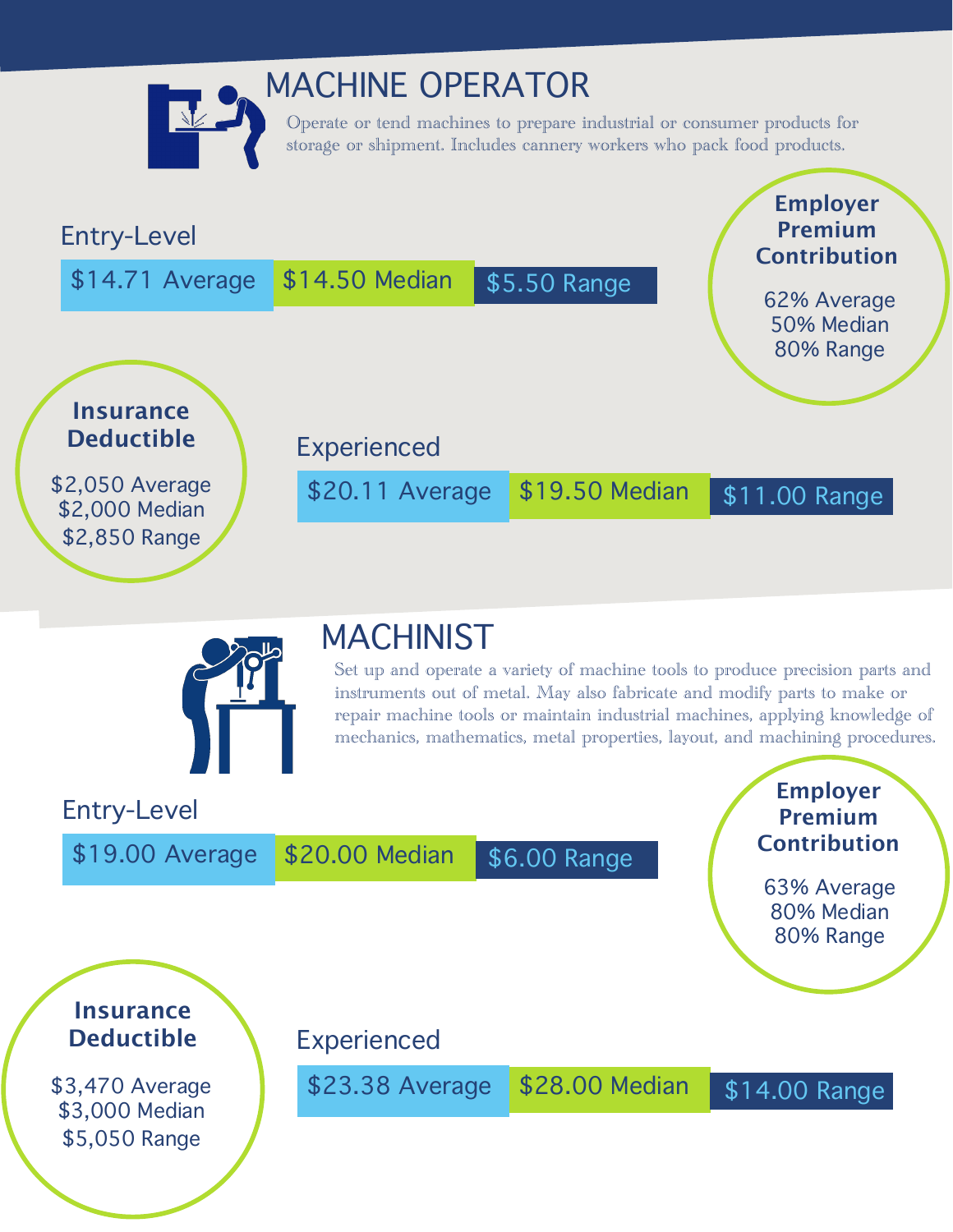

## MAINTENANCE

Perform work involving the skills of two or more maintenance or craft occupations to keep machines, mechanical equipment, or the structure of a building in repair. Duties may involve pipe fitting; HVAC maintenance; insulating; welding; machining; carpentry; repairing electrical or mechanical equipment; installing, aligning, and balancing new equipment; and repairing buildings, floors, or stairs.





## MANUFACTURING ENGINEER

Design, integrate, or improve manufacturing systems or related processes. May work with commercial or industrial designers to refine product designs to increase producibility and decrease costs.

#### Entry-Level \$25.27 Average \$21.00 Median \$13.65 Range **Employer Premium Contribution** 70% Average 75% Media 42% Range **Insurance Deductible** \$2,000 Average \$1,500 Median \$5,900 Range Experienced \$36.95 Average \$36.06 Median \$18.15 Range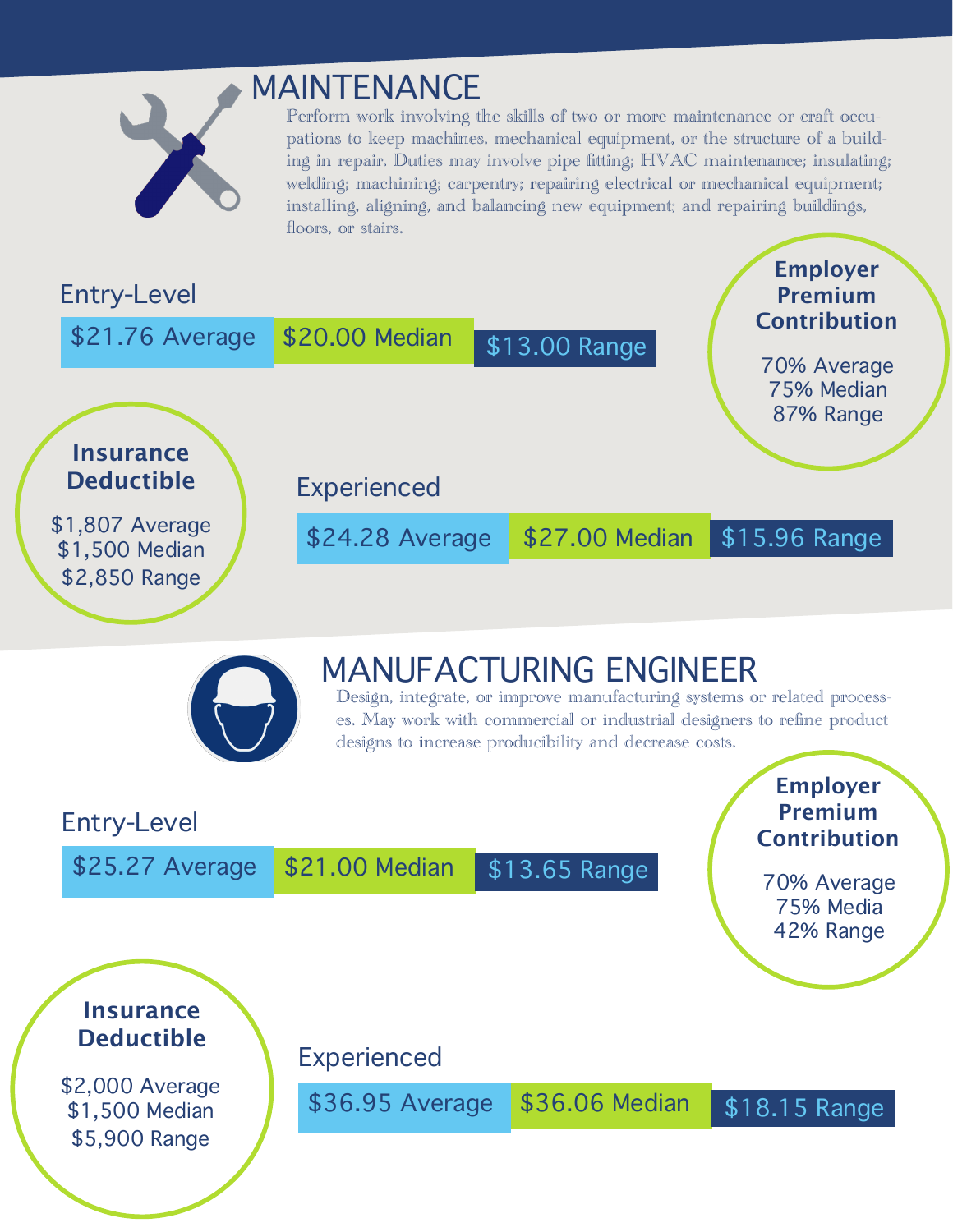



#### PAINTER

Set up, operate, or tend spraying or rolling machines to coat or paint any of a wide variety of products, including glassware, cloth, ceramics, metal, plastic, paper, or wood, with lacquer, silver, copper, rubber, varnish, glaze, enamel, oil, or rust-proofing materials.

#### Entry-Level \$18.30 Average \$18.30 Median \$0.59 Range **Employer Premium Contribution** 38% Average 38% Median 75% Range **Insurance Deductible** \$2,250 Average \$2,250 Median \$1,500 Range Experienced \$21.06 Average \$21.06 Median \$1.11 Range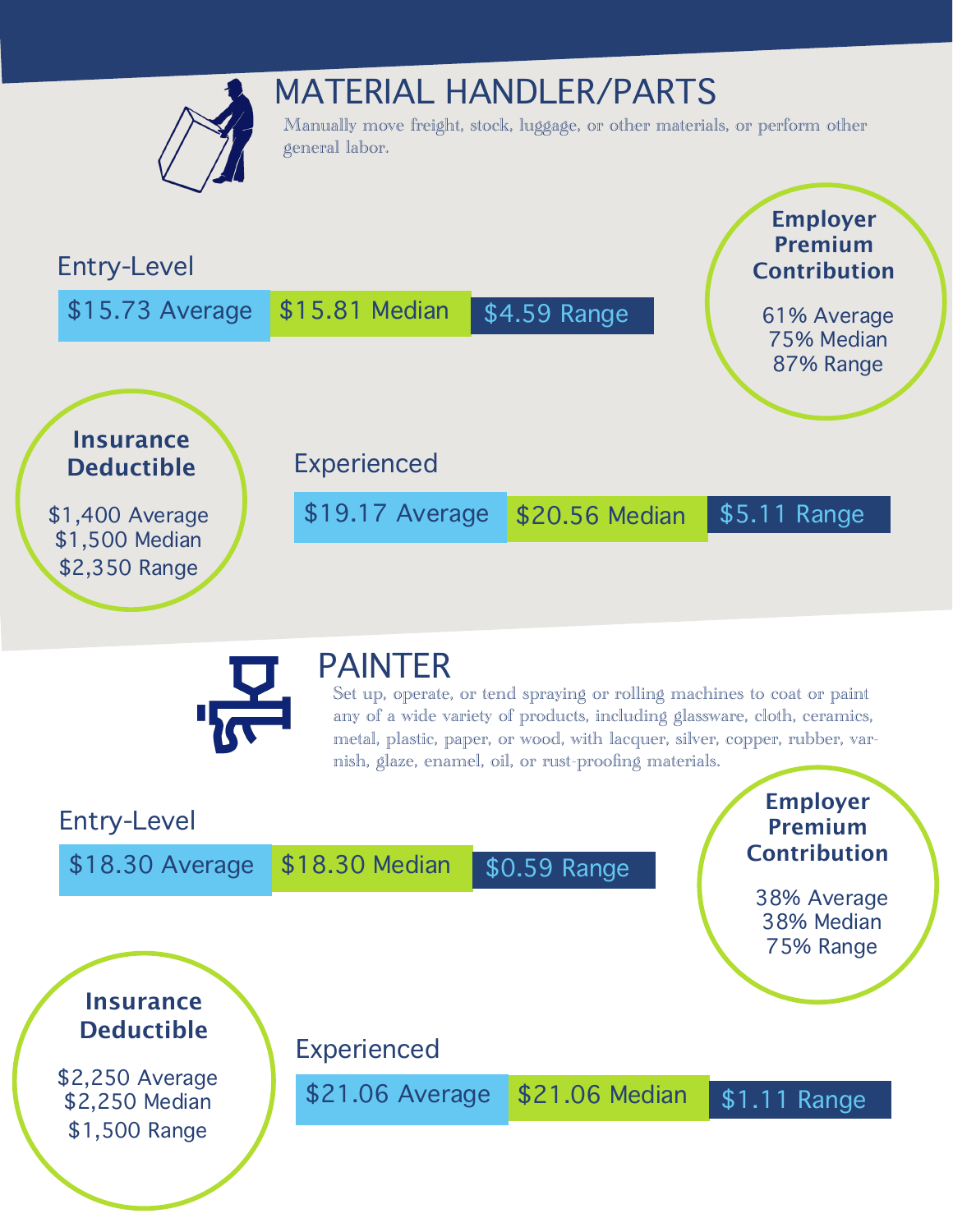

## PLANT MANAGER

Plan, direct, or coordinate the work activities and resources necessary for manufacturing products in accordance with cost, quality, and quantity specifications.





#### **OUALITY**

Conduct tests to determine quality of raw materials, bulk intermediate and finished products. May conduct stability sample tests.

#### Entry-Level

\$19.00 Average \$16.50 Median \$10.00 Range

**Employer Premium Contribution**

67% Average 75% Median 42% Range

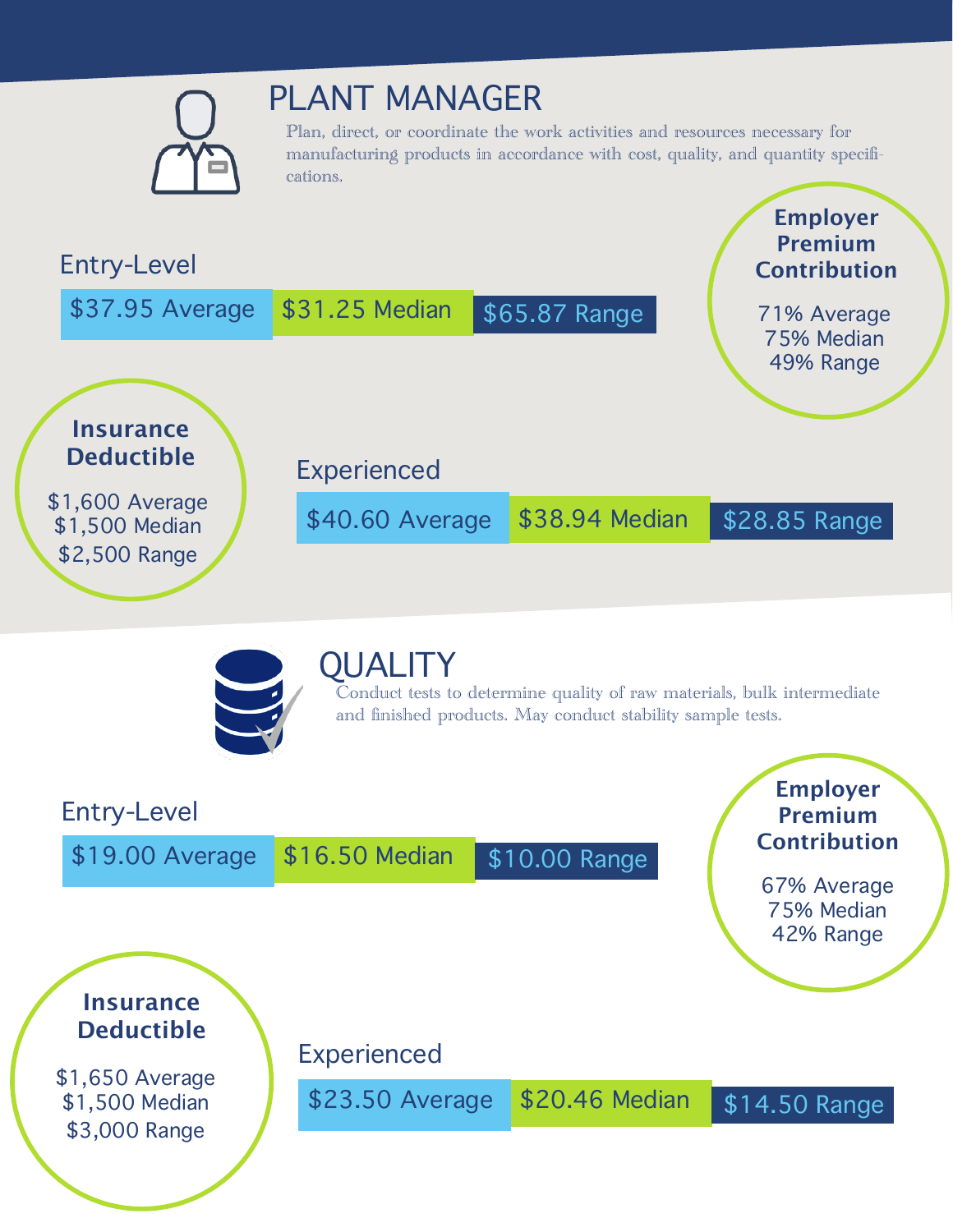

## SHIPPING/RECEIVING

Verify and maintain records on incoming and outgoing shipments involving inventory. Duties include verifying and recording incoming merchandise or material and arranging for the transportation of products. May prepare items for shipment.

#### Entry-Level \$16.14 Average \$15.00 Median \$15.00 Range **Employer Premium Contribution** 64% Average 65% Median 42% Range **Insurance Deductible** \$1,780 Average \$1,625 Median Experienced \$19.48 Average \$19.58 Median \$4.00 Range



### TRUCK DRIVER

Drive a tractor-trailer combination or a truck. May be required to unload truck. Requires commercial drivers' license. Includes tow truck drivers.

#### Entry-Level

\$3,000 Range

\$19.66 Average \$22.00 Median \$7.63 Range

#### **Employer Premium Contribution**

67% Average 75% Median 80% Range



\$1,396 Average \$1,500 Median \$1,750 Range

Experienced

\$22.02 Average \$23.75 Median \$9.32 Range